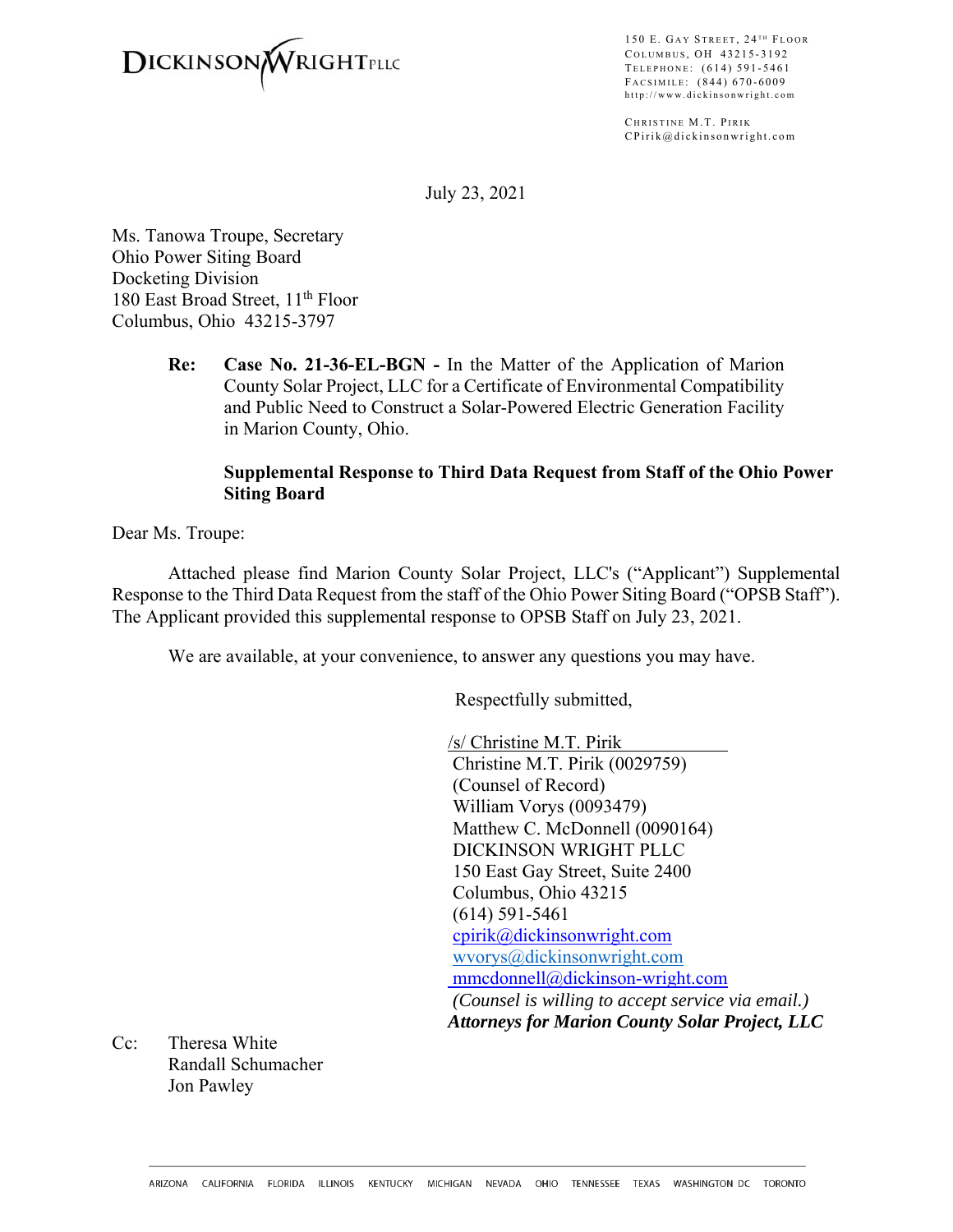Ms. Tanowa Troupe Marion County Solar Project, LLC Page 2 Case No. 21-36-EL-BGN

## **CERTIFICATE OF SERVICE**

The Ohio Power Siting Board's e-filing system will electronically serve notice of the filing of this document on the parties referenced in the service list of the docket card who have electronically subscribed to these cases. In addition, the undersigned certifies that a copy of the foregoing document is also being served upon the persons below this 23rd day of July, 2021.

> */s/ Christine M.T. Pirik*  Christine M.T. Pirik (0029759)

Counsel:

thomas.lindgren@OhioAGO.gov chelsea.fletcher@OhioAGO.gov

Administrative Law Judge:

daniel.fullin@puco.ohio.gov

4843-8793-3427 v1 [88534-4]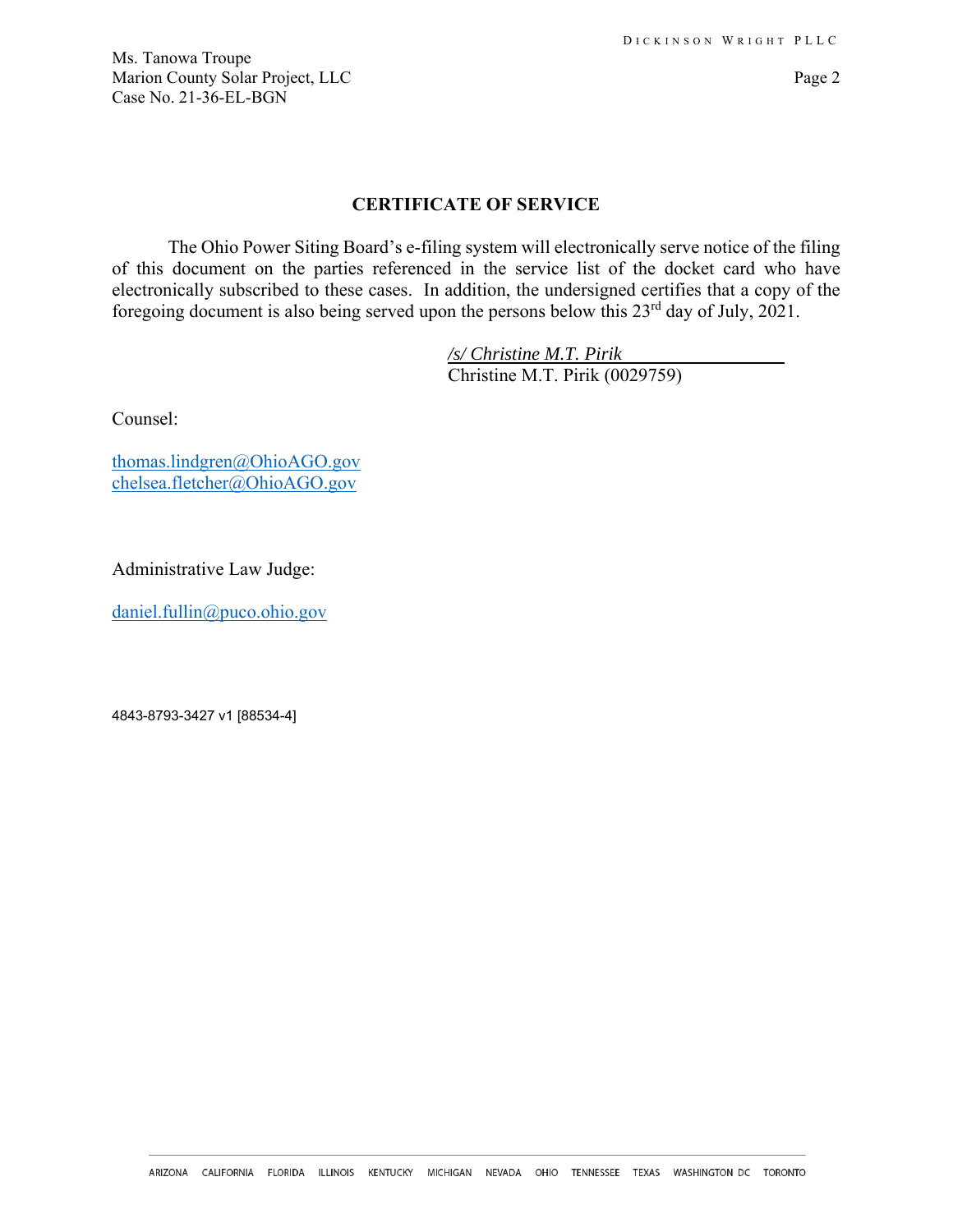### **BEFORE THE OHIO POWER SITING BOARD**

 $\lambda$  $\mathcal{L}$ 

)  $\lambda$ 

In the Matter of the Application of Marion County Solar Project, LLC for a Certificate of Environmental Compatibility and Public Need to Construct a Solar-Powered Electric Generation Facility in Marion County, Ohio.

) Case No: 21-36-EL-BGN

### **MARION COUNTY SOLAR PROJECT, LLC 'S SUPPLEMENTAL RESPONSE TO THE THIRD DATA REQUEST FROM THE STAFF OF THE OHIO POWER SITING BOARD**

 On March 5, 2021, as amended on March 31, 2021, Marion County Solar Project, LLC ("Applicant"), filed an application ("Application") with the Ohio Power Siting Board ("OPSB") proposing to construct a solar-powered electric generation facility in Marion County, Ohio.

 On July 7, 2021, the Staff of the OPSB ("OPSB Staff") provided the Applicant with OPSB Staff's Third Data Request. Now comes the Applicant providing the following Supplemental Response to Question 7 from the Third Data Request from the OPSB Staff.

# **7. Please provide an update of the archaeological surveys and historic/architectural surveys.**

**Response: Attached please find the concurrence letter from** the State Historic Preservation Office ("SHPO") regarding the archaeological survey report that was filed in the docket as a supplemental response to the first data request on June 29, 2021.

Respectfully submitted,

/s/ Christine M.T. Pirik Christine M.T. Pirik (0029759) (Counsel of Record) William Vorys (0093479) Matthew C. McDonnell (0090164) DICKINSON WRIGHT PLLC 150 East Gay Street, Suite 2400 Columbus, Ohio 43215 (614) 591-5461 cpirik@dickinsonwright.com wvorys@dickinsonwright.com mmcdonnell@dickinsonwright.com *Attorneys for Marion County Solar Project, LLC* 

4815-1817-7523 v1 [88534-4]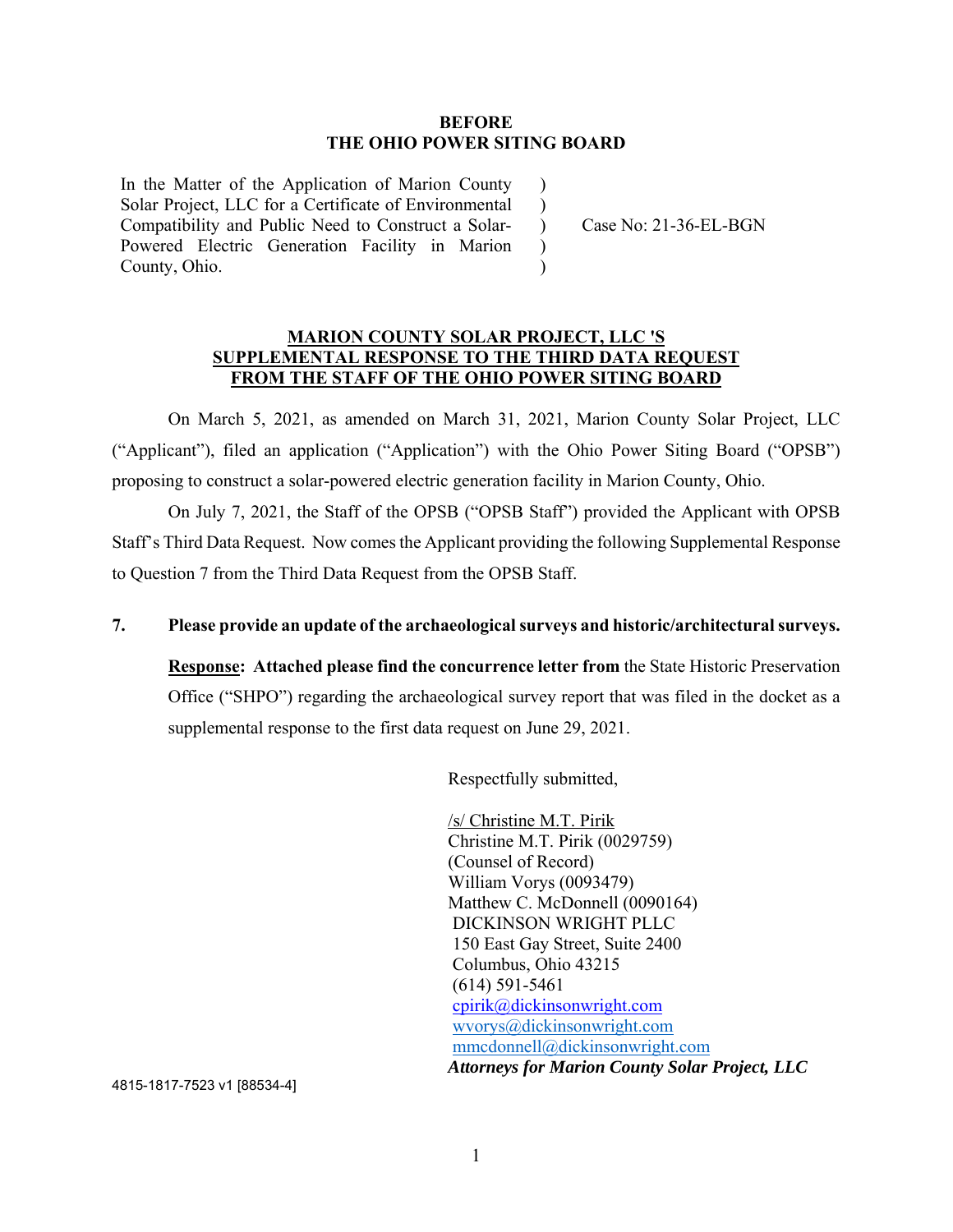

In reply, refer to 2020-MAR-49369

July 16, 2021

Anne Lee Commonwealth Heritage Group 4608 Indianola Avenue, Suite C Columbus, OH 43214 alee@chg-inc.com

#### **RE: Marion County Solar Project, Marion Township, Marion County, Ohio**

Dear Ms. Lee:

This letter is in response to the correspondence received June 25, 2021 regarding the proposed Marion County Solar Project in Marion Township, Marion County, Ohio. We appreciate the opportunity to comment on this project. The comments of the Ohio State Historic Preservation Office (SHPO) are made pursuant to Section 149.53 of the Ohio Revised Code and the Ohio Power Siting Board rules for siting this project (OAC 4906-4 & 4906-5). The comments of the Ohio SHPO are also submitted in accordance with the provisions of Section 106 of the National Historic Preservation Act of 1966, as amended (54 U.S.C. 306108 [36 CFR 800]).

The following comments pertain to the *Phase I Archaeology Survey for the Marion County Solar Project, Marion Township, Marion County, Ohio* by Rachel Lawrence et al (Commonwealth Heritage Group, Inc. 2021). A total of 899.8 acres (364.1 ha) was surveyed within the total 970 acre (392.5 ha) project area.

One (1) previously identified archaeological sites are located within project area. Ohio Archaeological Inventory (OAI) site 33MN0142 was not reidentified during survey. The site was recommended not eligible for listing in the National Register of Historic Places (NRHP). Eighty (80) new archaeological sites were identified as part of this investigation; OAI#33MN0189- 33MN0268. OAI#33MN0189-33MN0268 are recommended not eligible for listing in the NRHP. Our office agrees with this recommendation and no additional archaeological investigation is needed. If it is determined during planning of the Marion County Solar Project that the additional 70.2 acres (28.4 ha) of the project area that were not investigated for archaeological resources will need to be temporarily or permanent affected by the proposed development, additional archaeological investigation will be needed. Our office appreciates the timeline completion of the OAI forms in iForm.

The history/architecture component of the Marion County Solar Project was received by our office on July 13, 2021. It is currently under review and coordination will be submitted under a separate letter. If you have any questions, please contact me at (614) 298-2022, or by e-mail at khorrocks@ohiohistory.org. Thank you for your cooperation.

Sincerely,

Krista Horrocks, Project Reviews Manager Resource Protection and Review

RPR Serial No: 1089099